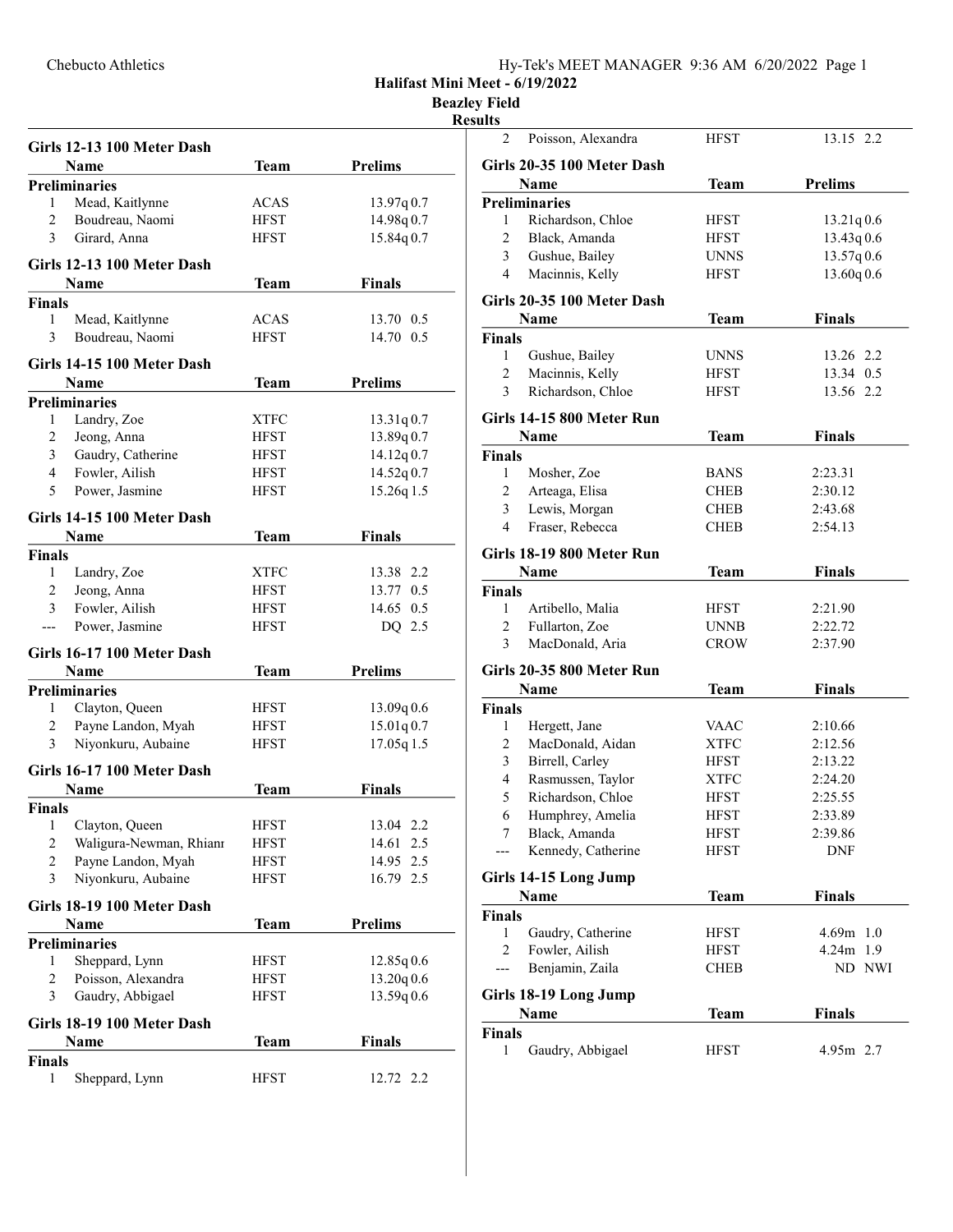Halifast Mini Meet - 6/19/2022

Beazley Field

## Results

|                | Girls 20-34 Long Jump           |             |                    |  |
|----------------|---------------------------------|-------------|--------------------|--|
|                | <b>Name</b>                     | Team        | <b>Finals</b>      |  |
| <b>Finals</b>  |                                 |             |                    |  |
| $\mathbf{1}$   | Sweeney, Sierra                 | <b>HFST</b> | 4.89m 3.5          |  |
|                | Black, Amanda                   | <b>HFST</b> | ND NWI             |  |
|                |                                 |             |                    |  |
|                | <b>Girls 20-34 Discus Throw</b> |             |                    |  |
|                | Name                            | Team        | <b>Finals</b>      |  |
| <b>Finals</b>  |                                 |             |                    |  |
| $\mathbf{1}$   | MacIsaac, Chelsea               | <b>TLTC</b> | 43.21m             |  |
| $\overline{2}$ | Spoozak, Elizabeth              | HFST        | 35.81m             |  |
|                | <b>Girls 35-99 Discus Throw</b> |             |                    |  |
|                | Name                            | Team        | <b>Finals</b>      |  |
| Finals         |                                 |             |                    |  |
| 1              | Jeffrey Mcewing, Pamela         | TLTC        | 20.37 <sub>m</sub> |  |
| 2              | Neary, Kimberly F00;T34         | <b>UNNS</b> | 6.43m              |  |
|                |                                 |             |                    |  |
|                | <b>Girls 20-34 Hammer Throw</b> |             |                    |  |
|                | <b>Name</b>                     | Team        | <b>Finals</b>      |  |
| <b>Finals</b>  |                                 |             |                    |  |
| 1              | Reid, Jenna                     | <b>PCAC</b> | 48.01m             |  |
|                |                                 |             |                    |  |
|                | <b>Girls 35-99 Hammer Throw</b> |             |                    |  |
|                | Name                            | Team        | <b>Finals</b>      |  |
| <b>Finals</b>  |                                 |             |                    |  |
| $\mathbf{1}$   | Jeffrey Mcewing, Pamela         | TLTC        | 25.89m             |  |
| 2              | Bryant, Jo                      | UNNS        | 18.85m             |  |
|                | Boys 12-13 100 Meter Dash       |             |                    |  |
|                | <b>Name</b>                     | Team        | <b>Prelims</b>     |  |
|                | <b>Preliminaries</b>            |             |                    |  |
| 1              | Johnson, Justyce                | HFST        | 13.63q4.1          |  |
| 2              | Giannou, Christos               | HFST        | 15.11q0.8          |  |
|                |                                 |             |                    |  |
|                | Boys 12-13 100 Meter Dash       |             |                    |  |
|                | <b>Name</b>                     | Team        | <b>Finals</b>      |  |
| <b>Finals</b>  |                                 |             |                    |  |
| 1              | Johnson, Justyce                | <b>HFST</b> | 13.99 0.5          |  |
| 2              | Giannou, Christos               | <b>HFST</b> | 15.56 0.5          |  |
|                |                                 |             |                    |  |
|                | Boys 14-15 100 Meter Dash       |             |                    |  |
|                | Name                            | <b>Team</b> | <b>Prelims</b>     |  |
|                | <b>Preliminaries</b>            |             |                    |  |
| 1              | Zhao, Yunshu                    | <b>HFST</b> | 12.31q0.8          |  |
| 2              | Ross, Corey                     | HFST        | 12.40q 0.8         |  |
| 3              | O'Neil, Colin                   | <b>HFST</b> | 14.18q0.8          |  |
|                | Boys 14-15 100 Meter Dash       |             |                    |  |
|                |                                 |             |                    |  |
|                | Name                            | <b>Team</b> | Finals             |  |
| <b>Finals</b>  |                                 |             |                    |  |
| 1              | Zhao, Yunshu                    | <b>HFST</b> | 12.36 0.5          |  |
| 2              | Ross, Corey                     | <b>HFST</b> | 12.47<br>0.5       |  |
| 3              | O'Neil, Colin                   | <b>HFST</b> | 14.30<br>0.5       |  |

|                | <b>Boys 16-17 100 Meter Dash</b> |             |                |
|----------------|----------------------------------|-------------|----------------|
|                | Name                             | Team        | <b>Prelims</b> |
|                | <b>Preliminaries</b>             |             |                |
| 1              | Diggs, Ryshawn                   | <b>HFST</b> | 11.88q4.1      |
| 2              | Dosunmu, Josiah                  | <b>HFST</b> | 12.13q4.1      |
| 3              | MacLean, David                   | <b>HFST</b> | 12.27q2.3      |
| $\overline{4}$ | Wolfe, Baleyon                   | <b>TLTC</b> | 12.53q0.8      |
|                | <b>Boys 16-17 100 Meter Dash</b> |             |                |
|                | <b>Name</b>                      | <b>Team</b> | <b>Finals</b>  |
| <b>Finals</b>  |                                  |             |                |
| 1              | Diggs, Ryshawn                   | <b>HFST</b> | $12.14 - 0.6$  |
| $\overline{c}$ | MacLean, David                   | HFST        | $12.36 - 0.6$  |
| 3              | Wolfe, Baleyon                   | TLTC        | 12.80 0.5      |
|                | Boys 18-19 100 Meter Dash        |             |                |
|                | Name                             | Team        | <b>Prelims</b> |
|                | <b>Preliminaries</b>             |             |                |
| 1              | Macgregor, Peter                 | <b>CROW</b> | 11.99q2.7      |
| 2              | Zhou, Michael                    | HFST        | 12.20q2.3      |
| 3              | Fardy, David                     | <b>HFST</b> | 12.39q 2.3     |
|                |                                  |             |                |
|                | <b>Boys 18-19 100 Meter Dash</b> |             |                |
|                | Name                             | Team        | <b>Finals</b>  |
| Finals<br>1    | Macgregor, Peter                 | <b>CROW</b> | $12.09 - 0.6$  |
| 2              | Zhou, Michael                    | HFST        | $12.25 -0.6$   |
|                |                                  |             |                |
|                | Boys 20-35 100 Meter Dash        |             |                |
| Name           |                                  | <b>Team</b> | <b>Prelims</b> |
|                | <b>Preliminaries</b>             |             |                |
| 1              | Van Der Poel, Mike               | <b>HFST</b> | 10.98q 2.7     |
| $\mathfrak{2}$ | Lord, Daniel                     | <b>HFST</b> | 11.13q2.7      |
| 3              | Harrison, Braden                 | <b>HFST</b> | 11.18q2.7      |
| 4              | Collier, Peter                   | <b>HFST</b> | 11.23q2.7      |
| 5              | Beaulieu, Nick                   | <b>HFST</b> | 11.23q2.7      |
| 6              | Aftanas, Matthew                 | <b>HFST</b> | 11.27q2.7      |
| 7              | Taylor, John Luke                | <b>UNNS</b> | 11.43q2.7      |
| 8              | James, Noah                      | VAAC        | 11.88q2.3      |
| 9              | Edwards, Ben                     | <b>HFST</b> | 11.98 4.1      |
| 10             | MacLeod, Fraser                  | <b>ISLA</b> | 12.00 4.1      |
| 11             | Atwood, Andrew                   | <b>CROW</b> | 12.41<br>2.3   |
|                | Boys 20-35 100 Meter Dash        |             |                |
| Name           |                                  | Team        | <b>Finals</b>  |
| Finals         |                                  |             |                |
| $\mathbf{1}$   | Van Der Poel, Mike               | <b>HFST</b> | 10.85 2.4      |
| $\overline{c}$ | Collier, Peter                   | HFST        | 11.06 2.4      |
| 3              | Harrison, Braden                 | HFST        | 11.10 2.4      |
| 4              | Beaulieu, Nick                   | <b>HFST</b> | 11.12 2.4      |
| 5              | Lord, Daniel                     | <b>HFST</b> | 11.21 2.4      |
| 6              | Taylor, John Luke                | <b>UNNS</b> | 11.32 2.4      |
| 7              | Aftanas, Matthew                 | <b>HFST</b> | 11.35 2.4      |

7 Aftanas, Matthew HFST 11.35 2.4<br>8 James, Noah VAAC 12.02 2.4

8 James, Noah